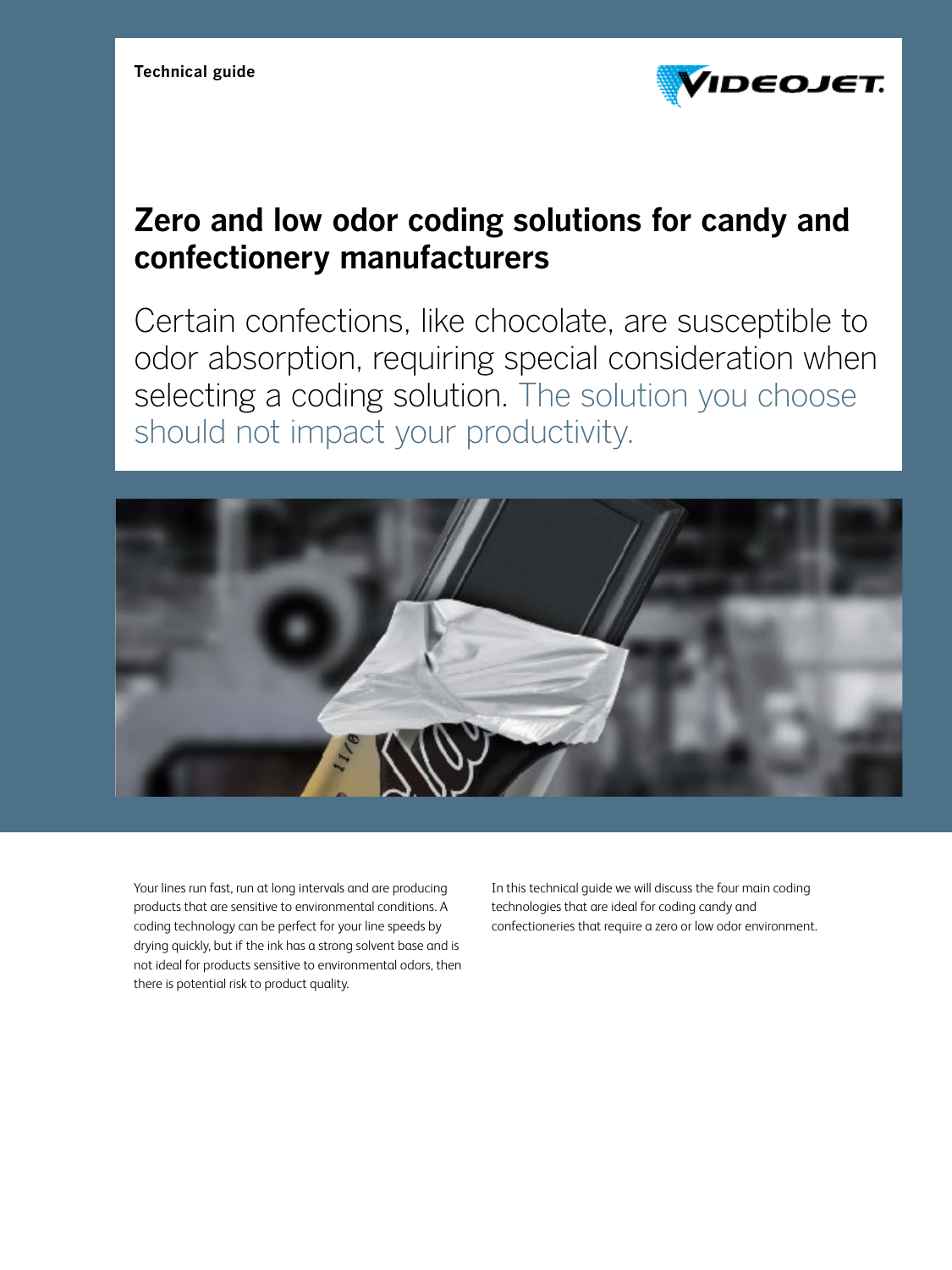## **Contents**

| Meeting production speeds while<br>avoiding print-related odors                                                                | 3                |
|--------------------------------------------------------------------------------------------------------------------------------|------------------|
| Versatile coding solutions for your<br>unique line and coding needs                                                            | 4                |
| <b>Solutions:</b><br>Continuous Ink Jet (CIJ)<br>(Thermal Ink Jet (TIJ<br>Thermal Transfer Overprinting (TTO)<br>Laser systems | 5<br>6<br>7<br>8 |
| The Videojet advantage                                                                                                         |                  |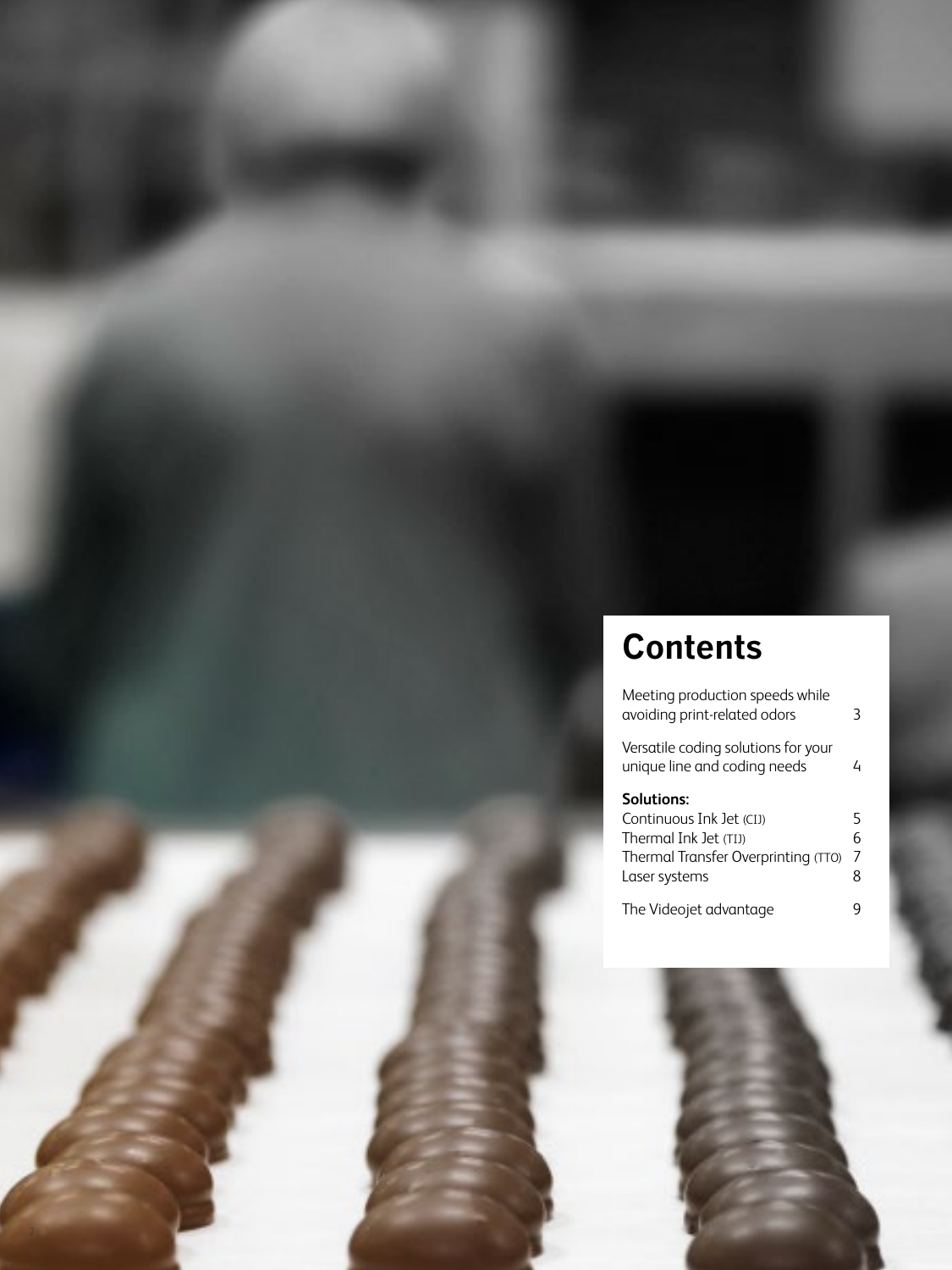# **Meeting production speeds while avoiding print-related odors**

To meet the needs of candy and confectionery companies, packaging equipment manufacturers have pushed their machines to the limit and continually release products onto the market that can package at higher speeds.

**Also, trends have pushed manufacturers to produce single serve and smaller portion packages which run at higher throughput speeds than fullsized products.**

Along with these growing speed requirements, there is also greater product variety and packaging formats that create further complexity for producers. For example, it is not uncommon for a producer to package individual chocolate covered cookies on one line at 65 products per minute, while also producing single bite chocolates on another line at over 350 products per minute. A few producers can even go as high as over 500 products per minute.



These speeds can be challenging for some coding technologies as that they have to be able to print quickly and produce codes that are ready for contact with other packages or the rails of the conveyor shortly thereafter. Though several digital coding technologies can meet the substrate and speed requirements of candy and confectionery producers, some producers have been hesitant to incorporate technologies that utilize MEK-based inks. One common misconception is that product quality would be negatively affected by all inks used in CIJ and TIJ printers. While it is true that these technologies use solvent-based inks, not all printers and inks are created equal.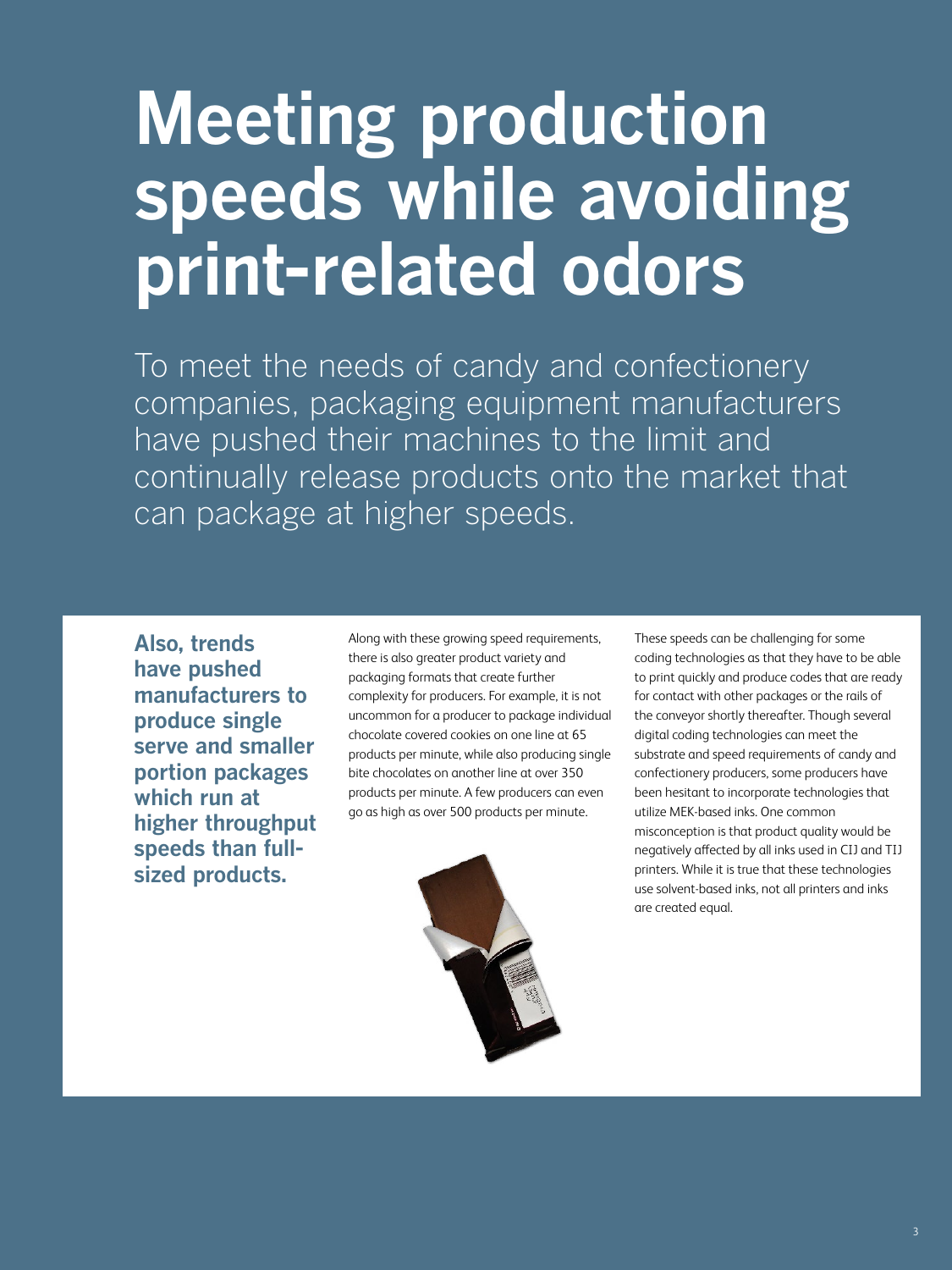## **Versatile coding solutions for your unique line and coding needs**

Candy and confectionery companies can choose from a variety of analog coding technologies, such as roller coders or hot stamp printers. They also have a selection of digital printers, such as laser or TTO to meet their needs. Digital printers offer more reliability, error-proofing, faster changeovers and can typically offer lower total cost of ownership as compared to analog printers.

Digital printers are perfectly adept at meeting line speed requirements across a range of flow wrapping applications from slow speed chocolate wrapped cookies to ultra-fast individual bit size chocolates. TTO, CIJ, TIJ, and laser systems are particularly well suited for coding at high speeds with zero or low odor emissions and can offer a common software user interface for managing your varied print technologies.

Line speed, packaging substrate, required code location and odor emission tolerance are some of the main criteria that will determine which printing technology producers will use. Line integration is also very important to consider as that different technologies can be integrated in different places on your line. Integration into the packaging machine (flow wrapper, cartoner, vertical form fill and seal, etc.) is ideal as that it provides the most control for code placement on packaging and therefore produces higher quality codes. Although the conveyor is the easiest location to integrate, such placement may generate shaky codes due to the natural vibration of products on it. Below is an example of a production line showing where the varying printing technologies can be integrated.





#### **Laser Marking Systems**

Beam of infrared light that creates marks where the heat of the beam contacts with the package surface.

#### **Thermal Ink Jet (TIJ)**

Ink-based non-contact printing that is generally used to print 2D DataMatrix and other bar codes.

#### **Continuous Ink Jet (CIJ)**

Ink-based printing of up to five lines of text and 2D bar codes on a variety of packaging types, including stationary packaging via traversing systems.

4

#### **Thermal Transfer Overprinting (TTO)**

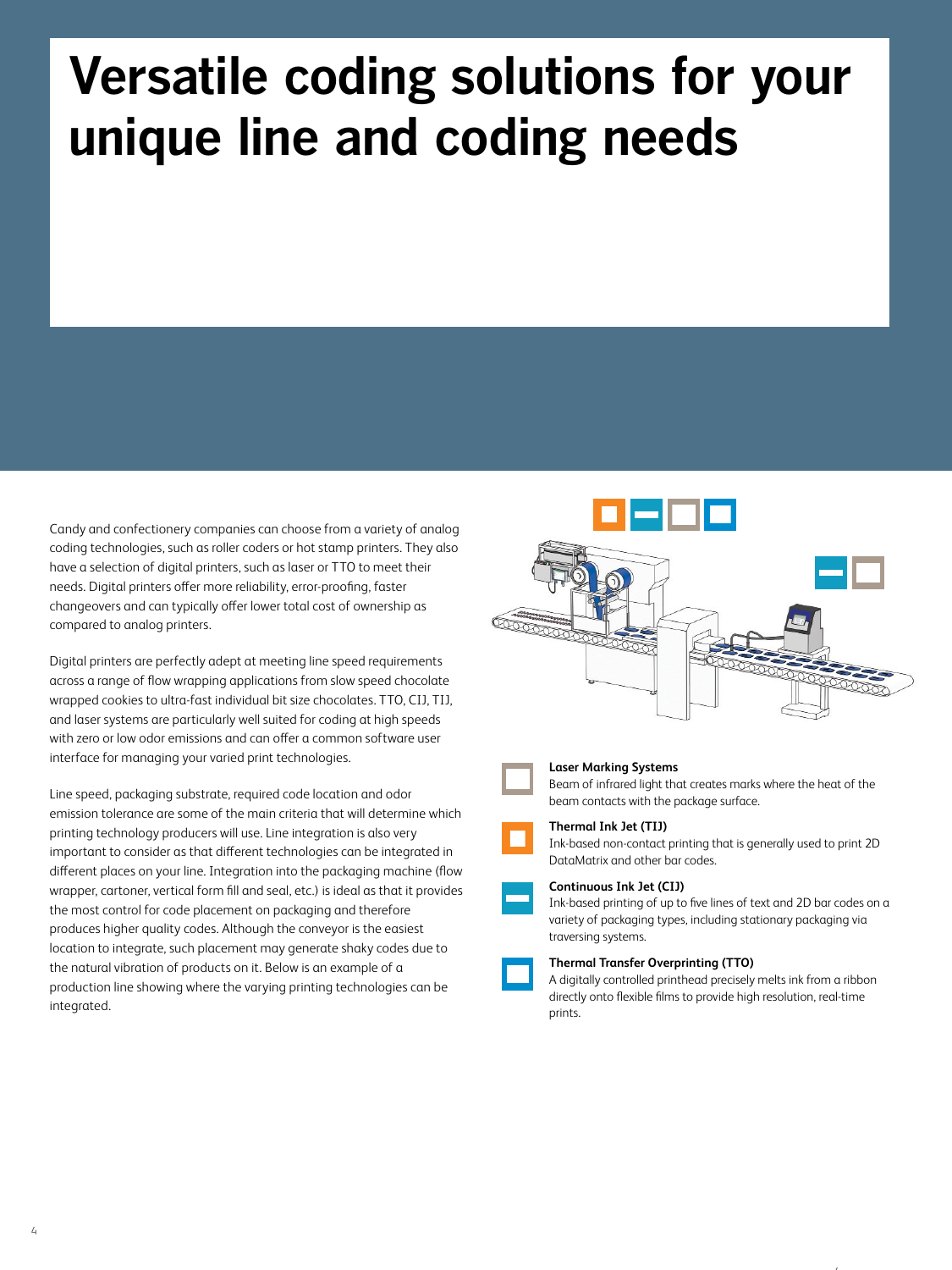## **Continuous Ink Jet**





#### **Why this technology?**

CIJ printers produce simple lines of code and are ideal for flow wrapping applications. They are cost-effective for low-to-medium volume producers and are easily integrated into existing production equipment. CIJ inks are fast-drying and can accommodate high-speed confectionery lines up to 500 packs a minute. While this coding technology does use solvent-based inks (like MEK), advanced manufactures do offer CIJ inks that are appropriate for use with odor-sensitive products such as chocolate. This coding technology is also non-contact and will not puncture packaging.

#### **Application considerations**



When CIJ is your technology of choice, you should use inks such as V421 which is an MEK-free, methanol-based ink that is virtually odorless and is ideal for chocolate flow wrapping lines. Well suited for moderate-speed lines, this ink dries in around two seconds (depending on your application) and has good adherence on common confectionery packaging including polyethylene bags and shrink wrap. When higher speed is required, the V462 ethanol-based ink dries in as fast as one second. This ink has a low odor profile and rivals adhesion of traditional MEK-based inks on glossy substrates.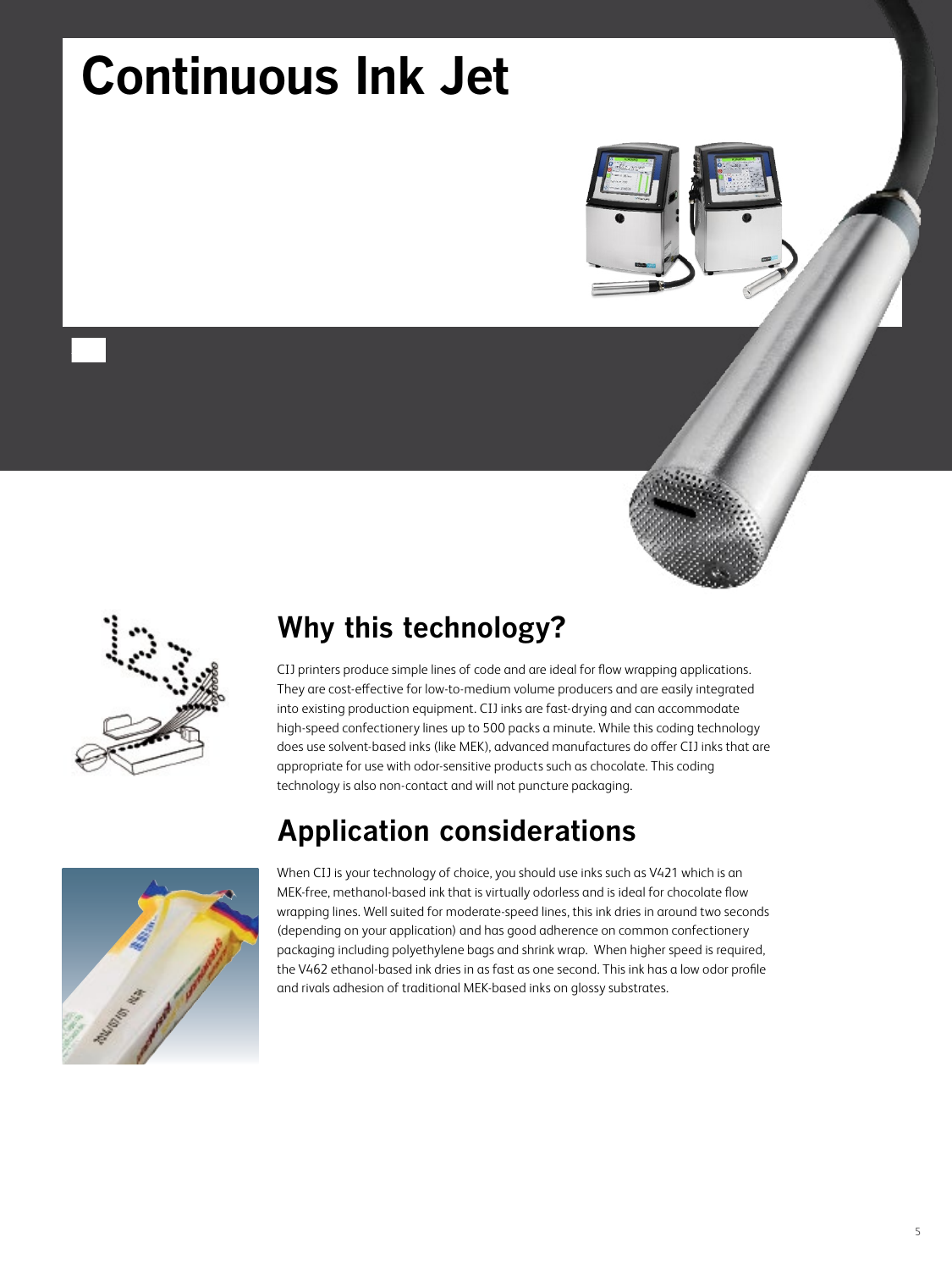## **Thermal Ink Jet**



### **Why this technology?**

Not unlike CIJ, TIJ also uses solvent-based inks that are fast-drying and are therefore ideal for fast-moving, high-volume production lines. Benefits of TIJ include a small footprint, maintenance simplicity, and ease of integration into production lines. Unique to TIJ is its ability to print tall, high resolution codes, including bar codes or codes for gaming applications. While TIJ printers do emit odor, it is only present when they are actively printing, unlike other technologies that emit odor the entire time they are turned on. Traditional TIJ printers are ideal for printing on porous substrates, but with recent advances in technology, high resolution printing on non-porous substrates is now also a possibility. Like CIJ, TIJ is also non-contact and will not puncture packaging.

#### **Application considerations**

Before now, TIJ hasn't been an ideal solution for candy and confectionery due to its less than stellar adhesion on non-porous substrates. Videojet has created the first TIJ cartridge utilizing MEK-based inks. This helps enable producers to print on non-porous materials including foils, films and plastics that are common in flow wrap applications. Nevertheless, the amount of MEK used is only a fraction of that used in common CIJ inks, thus it has a low odor impact and lower environmental emissions. Finally, unlike other TIJ systems, the patent-pending Videojet Cartridge Readiness System™ helps ensure consistent code quality, even after interruptions in production flow.





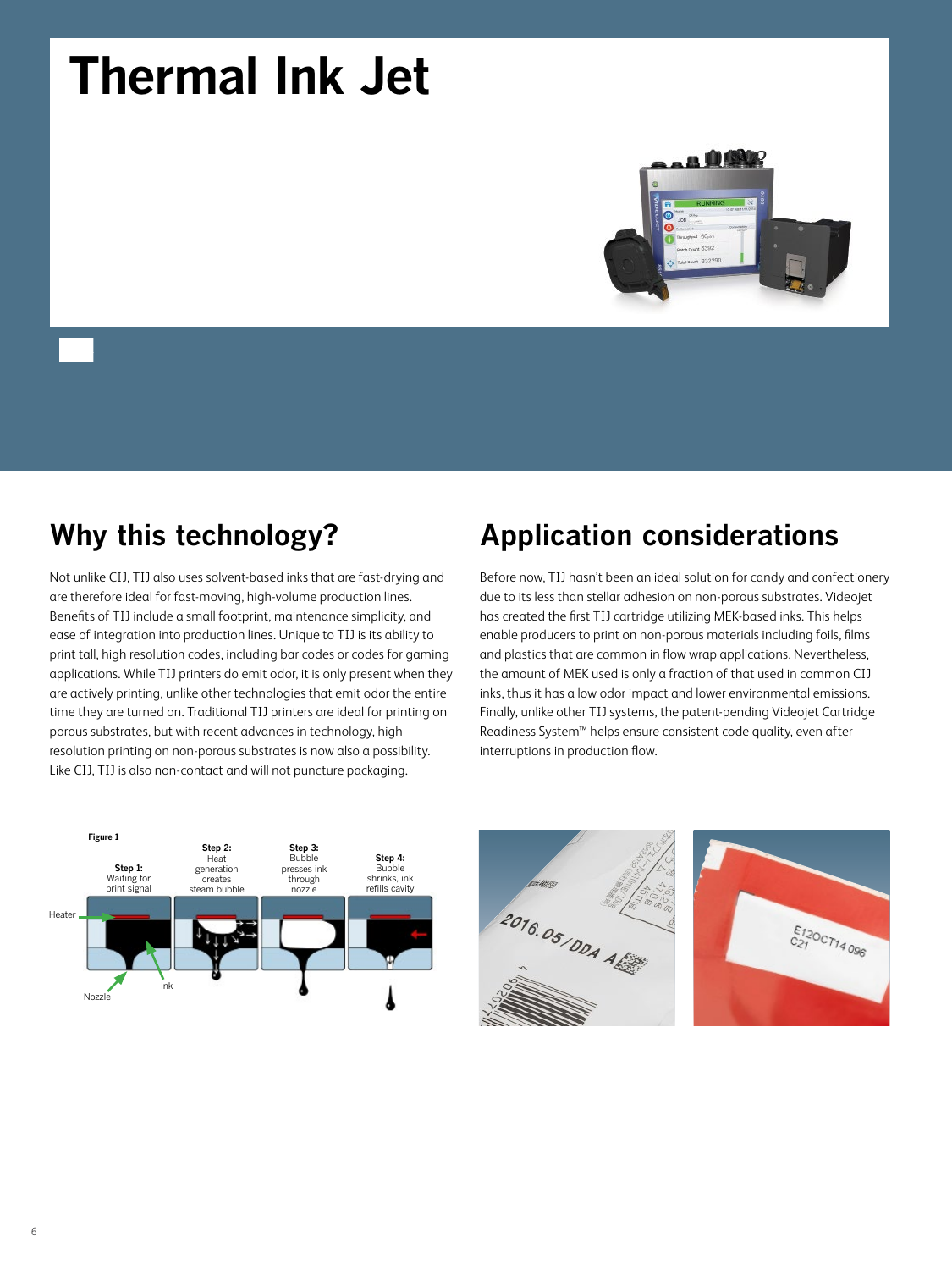## **Thermal Transfer Overprinting**



### **Why this technology?**

Unlike CIJ and TIJ, TTO does not use solvents and thus has no environmental emissions. It instead uses ribbon that once used, can be disposed of without special hazardous substance handling. Like CIJ and TIJ, TTO will not puncture packaging. TTO has virtually instant dry time and thus is ideal for flow wrappers that don't provide much time before products come into contact with rails or other products.

One of the main advantages of this technology is its ability to print high resolution information like logos, nutritional facts, batch numbers and best by dates. This high resolution capacity helps enable confectionery companies to use generic film for different products and code the product-specific information during packing. This saves in changeover time and inventory holding costs. Technology limitations include typical print speeds of not more than 400 packages per minute and needing to stop the line to change the ribbon.

### **Application considerations**

TTO printers must be integrated directly with the packaging equipment. While the function may be the same, packaging equipment from different manufacturers are built differently and can require specialized brackets and other accessories. Therefore, it is important to find a company with the right experience, software, and accessories to complete the integration seamlessly. Finally, TTO printers can be extremely reliable and require minimal maintenance as compared to other coding technologies. Some TTO printers also maximize the use of ribbon, which leads to ribbon savings and reduces downtime required for ribbon replacement.





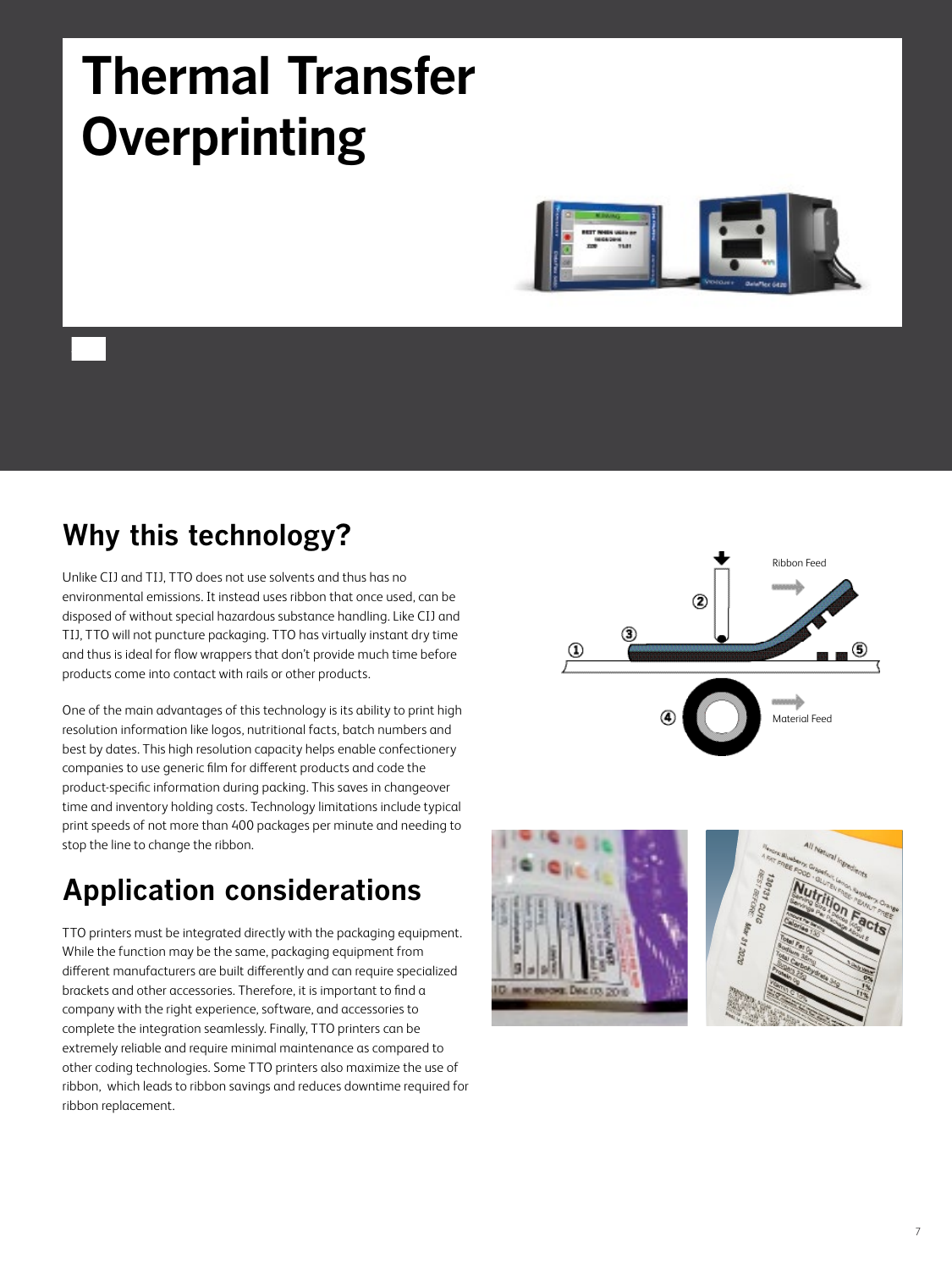## **Laser Marking Systems**



### **Why this technology?**

Laser coding is ideal for high volume operations and is well within the 400 parts per minute that is typical in candy and confectionery production. Instead of "printing" on products in the traditional sense, products are engraved with their respective coding data. Inherently ink and fluid-free, lasers don't have the same concern of ink odor and its potential to affect uncovered product. However, unlike CIJ and TIJ printers, lasers do require a fume extractor and filter (which are the only consumables for this coding technology) that immediately remove any particles generated in the laser marking process. An added feature of this technology is its environmental friendliness, as lasers don't emit Volatile Organic Compounds into the atmosphere. With correct laser configuration there is little risk of puncture to packaging. However, a good alternative to avoid this challenge altogether is to code on the flap of the wrapper and avoid exposure to the main layer of protection on the package. .

#### **Application considerations**

Laser is a great choice for fast speeds and low maintenance. Vidoejet offers larger marking fields that can code two packages virtually at the same time and save you the unnecessary expense of purchasing two lasers to do the same amount of work. A large marking field also helps optimize power settings and avoid film burn through. With the largest selection of laser configurations in the industry, we can help you find the right configuration for your application. This means that you don't have to buy a laser with more capacity than you need (and at greater expense).





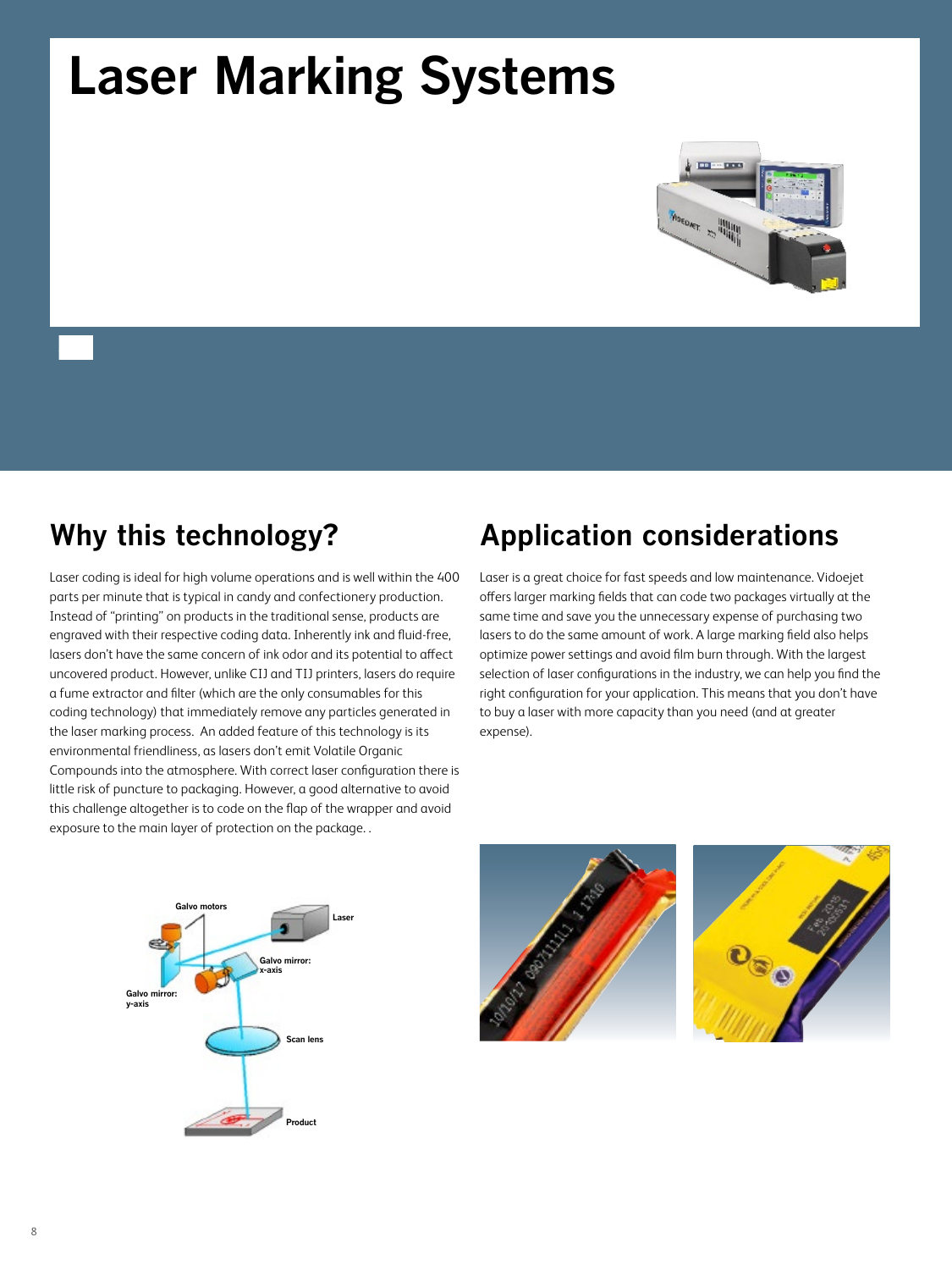### **The Videojet advantage:**

#### **With over four decades of industry experience, Videojet understands not only coding technology, but also the nuances of candy and confectionery manufacturing.**

We have the expertise to provide guidance on how each coding solution and its respective consumables can potentially interact with your product. Add our field-based application experts, our state-of-the-art sample laboratories, and the biggest service network in the industry, and we can help you make the right coding decision and product-friendly ink selection for your specific application need.

Depending on your specific application and business needs we can provide:

- • Zero or low odor solutions
- High quality codes, from simple to complex
- • Good adhesion, even on glossy packages
- High-speed print capabilities including flow wrapping lines
- • Environmentally-friendly solutions

For more information on our full-line of products and services, contact your local sales representative and let one of our experts do a free production line audit. Or to learn more, visit www.videojet.com.